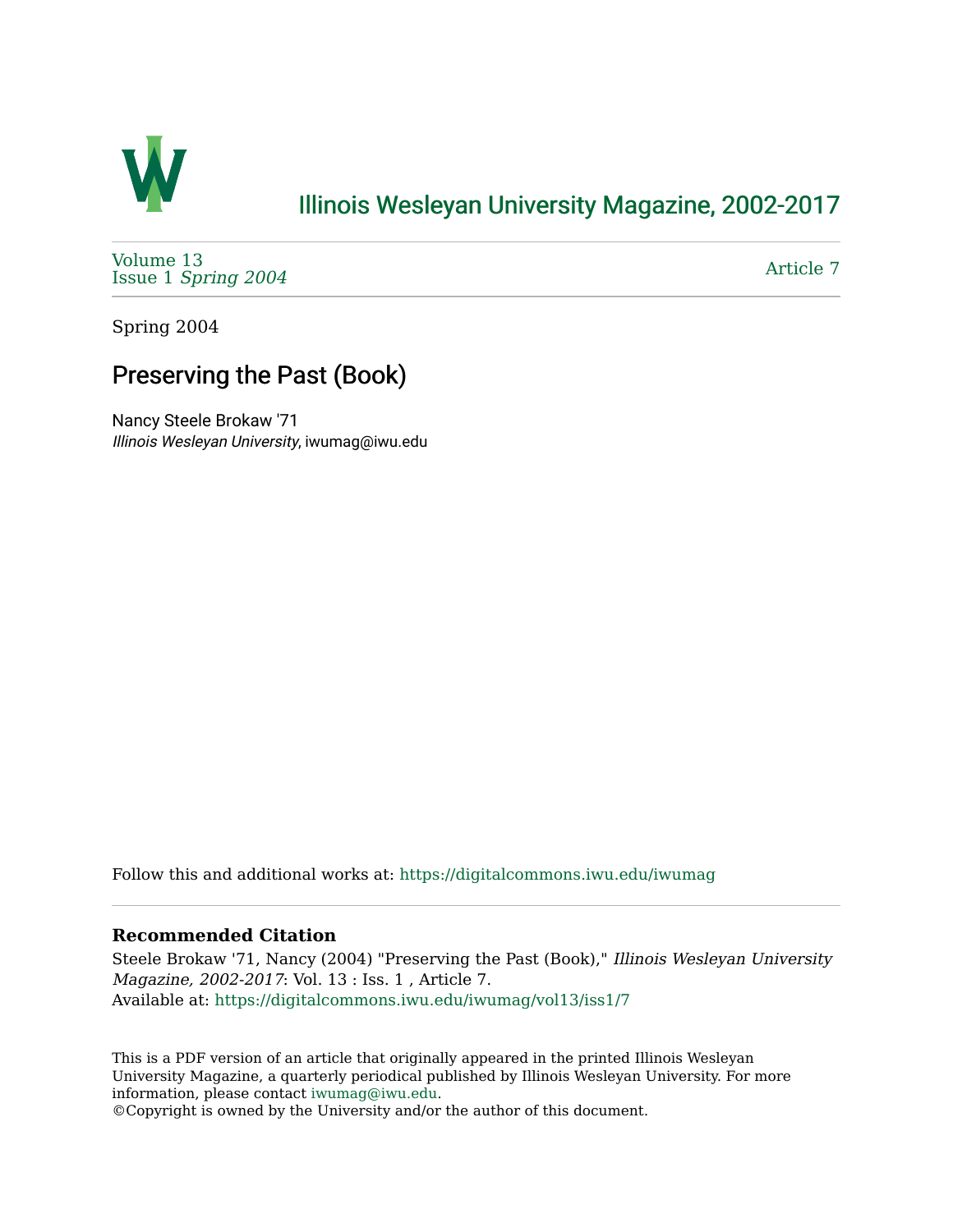#### **A book of mysteries By Nancy Steele Brokaw**

It doesn't look like anything else that sits on the sliding shelves in the Special Collections room. It looks, in fact, like a pirate treasure book.

# **Preserving the Past**

Decidedly Spanish in style, this enormous (one-and-a-half by three-feet) book is covered with wood boards that have been encased in leather and decorated with brass. The pages are parchment, made by shaving sheepskin to a fine level. Each page is covered with music — more precisely, with one line of melody.



Stacey Jocoy Houck (above left) and Anke Voss-Hubbard examine the chant book for clues to its origin. (Photo by Jamie Stukenberg)

This is a chant book (called a "gradual") and its provenance and even how it ended up at the University are what Stacey Jocoy Houck, Illinois Wesleyan adjunct professor of music history, calls a "tantalizing mystery."

Her adventures with the chant book began when Fine Arts Librarian Robert Delvin asked her, "Did you know we have an old manuscript?"

"No," Houck replied and together they examined the chant book.

"It was a rare and unexpected thing to find at a small university," Houck says.

She and Delvin have taken a digitized reproduction of the chant book (by Illinois Wesleyan photographer Marc Featherly) to a variety of academic meetings. Music historians have shown great interest but so far no definitive answers have been found concerning the early life of this book. Delvin thinks the chant book was "not part of a rich person's collection."

The pages are torn and sewn and there are stains where they have been repeatedly turned. Delvin speculates the chant book once sat on a lectern to guide monks through the mass during one-half of the liturgical year (Advent to Easter). That means a second volume most likely existed, but where is it if it survived? Delvin thought he found the companion book once at Washington University but closer examination revealed that the potential match had been stenciled whereas the IWU book is hand-lettered.

Faces drawn within the illumination on page one are particularly intriguing. They appear to be Native American. Delvin dates the book between 1550 to 1600 and wonders whether it was compiled in Spain or in the Spanish New World. Could slight deviations in the content help pinpoint the place of origin? Are these variants by intent or mistake? And how on earth did it get